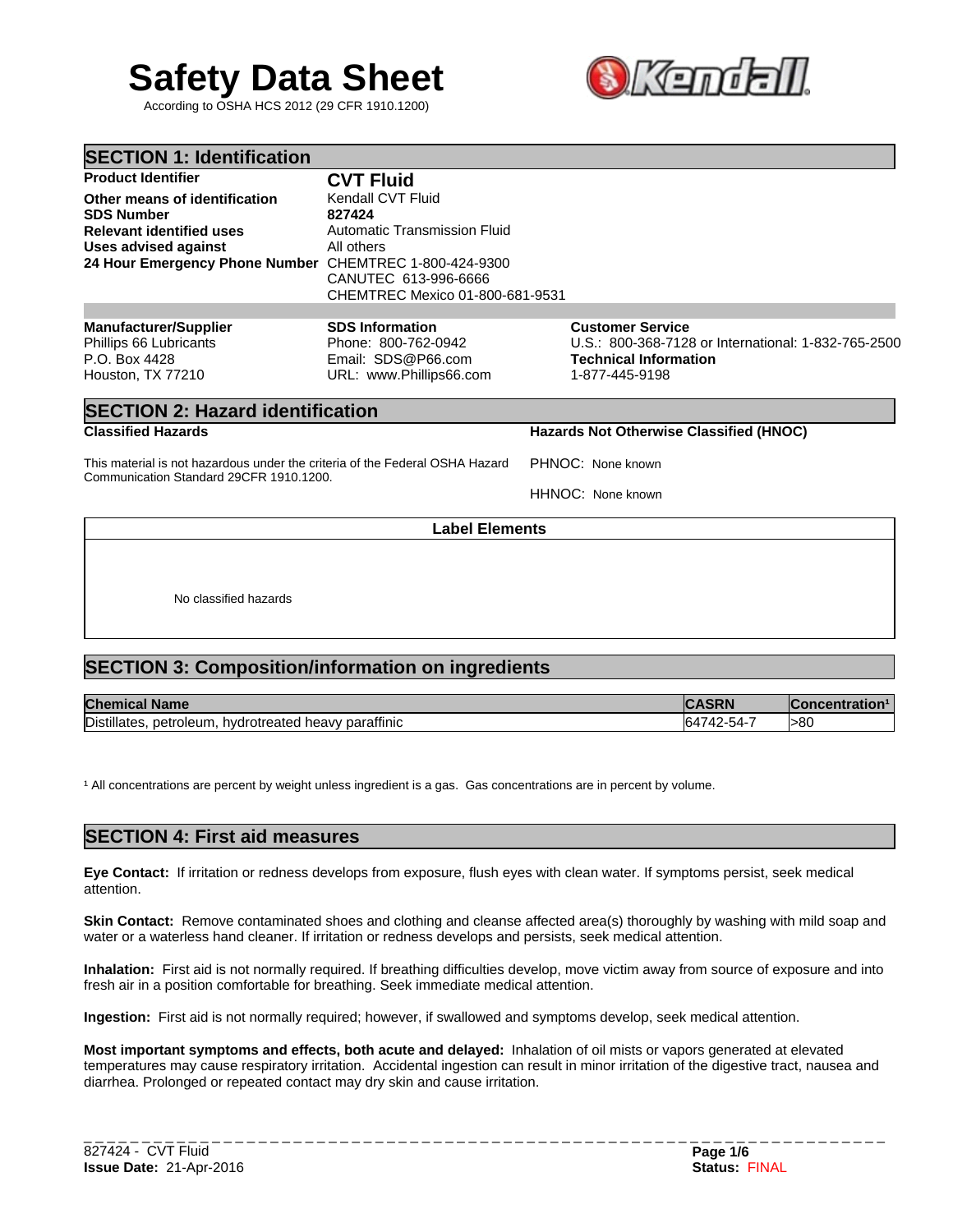0 (Minimal) 1 (Slight) 2 (Moderate) 3 (Serious) 4 (Severe)

**Notes to Physician:** Acute aspirations of large amounts of oil-laden material may produce a serious aspiration pneumonia. Patients who aspirate these oils should be followed for the development of long-term sequelae. Inhalation exposure to oil mists below current workplace exposure limits is unlikely to cause pulmonary abnormalities.

\_ \_ \_ \_ \_ \_ \_ \_ \_ \_ \_ \_ \_ \_ \_ \_ \_ \_ \_ \_ \_ \_ \_ \_ \_ \_ \_ \_ \_ \_ \_ \_ \_ \_ \_ \_ \_ \_ \_ \_ \_ \_ \_ \_ \_ \_ \_ \_ \_ \_ \_ \_ \_ \_ \_ \_ \_ \_ \_ \_ \_ \_ \_ \_ \_ \_ \_ \_ \_

## **SECTION 5: Firefighting measures**

#### **NFPA 704 Hazard Class**

**Instability:** 0 **Health:** 0 **Flammability:** 1

**Extinguishing Media:** Dry chemical, carbon dioxide, foam, or water spray is recommended. Water or foam may cause frothing of materials heated above 212°F / 100°C. Carbon dioxide can displace oxygen. Use caution when applying carbon dioxide in confined spaces. Simultaneous use of foam and water on the same surface is to be avoided as water destroys the foam.

#### **Specific hazards arising from the chemical**

**Unusual Fire & Explosion Hazards:** This material may burn, but will not ignite readily. If container is not properly cooled, it can rupture in the heat of a fire.

**Hazardous Combustion Products:** Combustion may yield smoke, carbon monoxide, and other products of incomplete combustion. Oxides of sulfur, nitrogen or phosphorus may also be formed.

**Special protective actions for firefighters:** For fires beyond the initial stage, emergency responders in the immediate hazard area should wear protective clothing. When the potential chemical hazard is unknown, in enclosed or confined spaces, a self contained breathing apparatus should be worn. In addition, wear other appropriate protective equipment as conditions warrant (see Section 8).

Isolate the hazard area and deny entry to unnecessary and unprotected personnel Stop spill/release if it can be done safely. Move undamaged containers from immediate hazard area if it can be done safely Water spray may be useful in minimizing or dispersing vapors and to protect personnel. Cool equipment exposed to fire with water, if it can be done safely. Avoid spreading burning liquid with water used for cooling purposes.

## **See Section 9 for Flammable Properties including Flash Point and Flammable (Explosive) Limits**

## **SECTION 6: Accidental release measures**

**Personal precautions, protective equipment and emergency procedures:** This material may burn, but will not ignite readily. Keep all sources of ignition away from spill/release. Stay upwind and away from spill/release. Avoid direct contact with material. For large spillages, notify persons down wind of the spill/release, isolate immediate hazard area and keep unauthorized personnel out. Wear appropriate protective equipment, including respiratory protection, as conditions warrant (see Section 8). See Sections 2 and 7 for additional information on hazards and precautionary measures.

**Environmental Precautions:** Stop and contain spill/release if it can be done safely. Prevent spilled material from entering sewers, storm drains, other unauthorized drainage systems, and natural waterways. Use water sparingly to minimize environmental contamination and reduce disposal requirements. If spill occurs on water notify appropriate authorities and advise shipping of any hazard. Spills into or upon navigable waters, the contiguous zone, or adjoining shorelines that cause a sheen or discoloration on the surface of the water, may require notification of the National Response Center (phone number 800-424-8802).

**Methods and material for containment and cleaning up:** Notify relevant authorities in accordance with all applicable regulations. Immediate cleanup of any spill is recommended. Dike far ahead of spill for later recovery or disposal. Absorb spill with inert material such as sand or vermiculite, and place in suitable container for disposal. If spilled on water remove with appropriate methods (e.g. skimming, booms or absorbents). In case of soil contamination, remove contaminated soil for remediation or disposal, in accordance with local regulations.

Recommended measures are based on the most likely spillage scenarios for this material; however local conditions and regulations may influence or limit the choice of appropriate actions to be taken. See Section 13 for information on appropriate disposal.

## **SECTION 7: Handling and storage**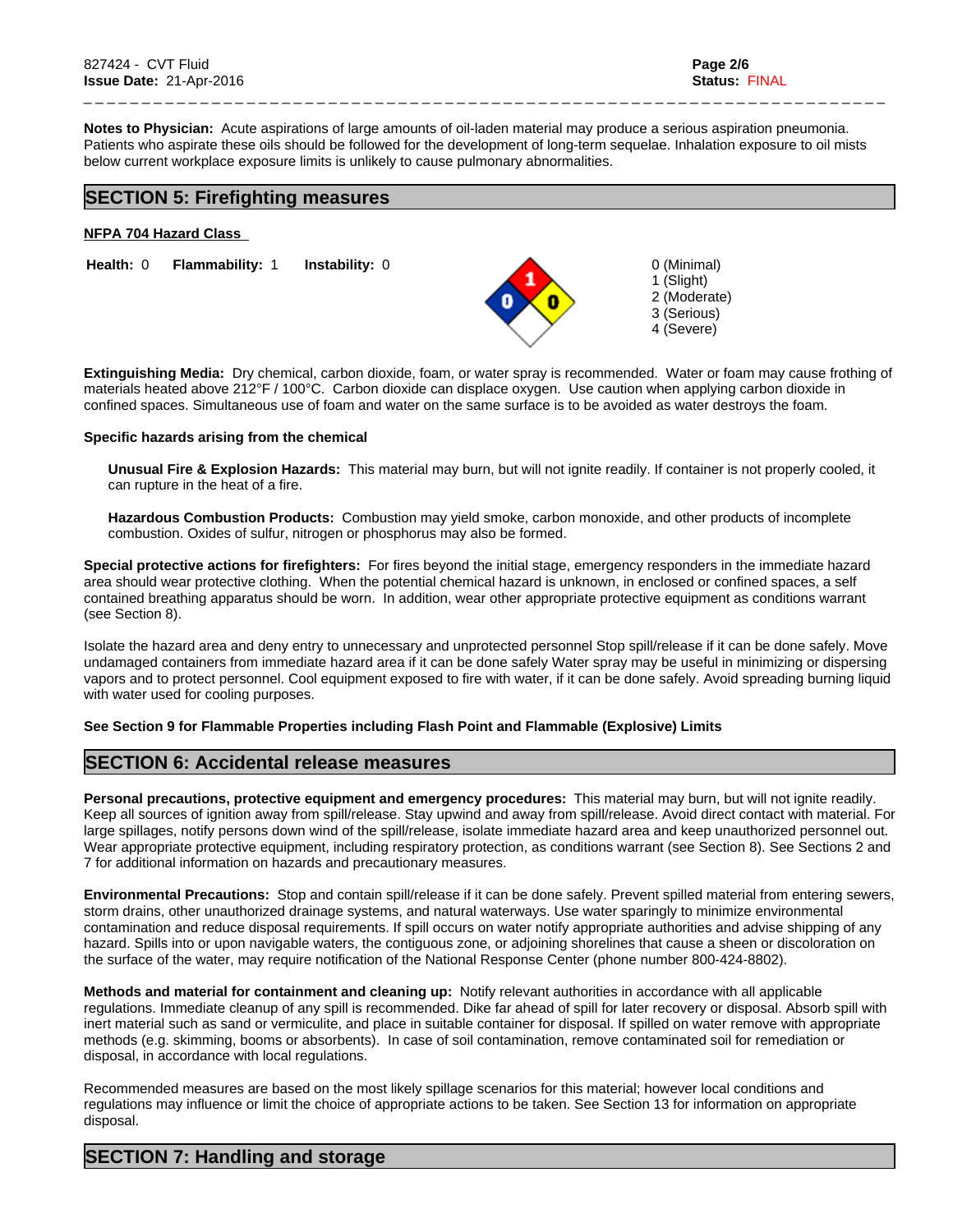**Precautions for safe handling:** Keep away from flames and hot surfaces. Wash thoroughly after handling. Use good personal hygiene practices and wear appropriate personal protective equipment (see section 8). Spills will produce very slippery surfaces. Do not enter confined spaces such as tanks or pits without following proper entry procedures such as ASTM D-4276 and 29CFR 1910.146. Do not wear contaminated clothing or shoes.

\_ \_ \_ \_ \_ \_ \_ \_ \_ \_ \_ \_ \_ \_ \_ \_ \_ \_ \_ \_ \_ \_ \_ \_ \_ \_ \_ \_ \_ \_ \_ \_ \_ \_ \_ \_ \_ \_ \_ \_ \_ \_ \_ \_ \_ \_ \_ \_ \_ \_ \_ \_ \_ \_ \_ \_ \_ \_ \_ \_ \_ \_ \_ \_ \_ \_ \_ \_ \_

**Conditions for safe storage:** Keep container(s) tightly closed and properly labeled. Use and store this material in cool, dry, well-ventilated area away from heat and all sources of ignition. Store only in approved containers. Keep away from any incompatible material (see Section 10). Protect container(s) against physical damage.

"Empty" containers retain residue and may be dangerous. Do not pressurize, cut, weld, braze, solder, drill, grind, or expose such containers to heat, flame, sparks, or other sources of ignition. They may explode and cause injury or death. "Empty" drums should be completely drained, properly bunged, and promptly shipped to the supplier or a drum reconditioner. All containers should be disposed of in an environmentally safe manner and in accordance with governmental regulations. Before working on or in tanks which contain or have contained this material, refer to OSHA regulations, ANSI Z49.1, and other references pertaining to cleaning, repairing, welding, or other contemplated operations.

## **SECTION 8: Exposure controls/personal protection**

| <b>Chemical Name</b>                       | <b>ACGIH</b> | OSHA | <b>Phillips 66</b>        |
|--------------------------------------------|--------------|------|---------------------------|
| Distillates, petroleum, hydrotreated heavy | $- - -$      | ---  | TWA: $5 \text{ mg/m}^3$   |
| baraffinic                                 |              |      | STEL: $10 \text{ mg/m}^3$ |
|                                            |              |      | as Oil Mist, if Generated |

**Note: State, local or other agencies or advisory groups may have established more stringent limits. Consult an industrial hygienist or similar professional, or your local agencies, for further information.**

**Engineering controls:** If current ventilation practices are not adequate to maintain airborne concentrations below the established exposure limits, additional engineering controls may be required.

**Eye/Face Protection:** The use of eye/face protection is not normally required; however, good industrial hygiene practice suggests the use of eye protection that meets or exceeds ANSI Z.87.1 whenever working with chemicals.

**Skin/Hand Protection:** The use of skin protection is not normally required; however, good industrial hygiene practice suggests the use of gloves or other appropriate skin protection whenever working with chemicals. Suggested protective materials: Nitrile

**Respiratory Protection:** Where there is potential for airborne exposure above the exposure limit a NIOSH certified air purifying respirator equipped with R or P95 filters may be used.

A respiratory protection program that meets or is equivalent to OSHA 29 CFR 1910.134 and ANSI Z88.2 should be followed whenever workplace conditions warrant a respirator's use. Air purifying respirators provide limited protection and cannot be used in atmospheres that exceed the maximum use concentration (as directed by regulation or the manufacturer's instructions), in oxygen deficient (less than 19.5 percent oxygen) situations, or under conditions that are immediately dangerous to life and health (IDLH).

**Suggestions provided in this section for exposure control and specific types of protective equipment are based on readily available information. Users should consult with the specific manufacturer to confirm the performance of their protective equipment. Specific situations may require consultation with industrial hygiene, safety, or engineering professionals.**

## **SECTION 9: Physical and chemical properties**

**Note:** Unless otherwise stated, values are determined at 20°C (68°F) and 760 mm Hg (1 atm). Data represent typical values and are not intended to be specifications.

| Appearance: Amber, Transparent                   | <b>Flash Point:</b> > 315 °F / > 157 °C                           |
|--------------------------------------------------|-------------------------------------------------------------------|
| <b>Physical Form: Liquid</b>                     | Test Method: Pensky-Martens Closed Cup (PMCC), ASTM D93, EPA 1010 |
| <b>Odor: Petroleum</b>                           | Initial Boiling Point/Range: No data                              |
| <b>Odor Threshold: No data</b>                   | Vapor Pressure: <1 mm Hq                                          |
| <b>pH:</b> Not applicable                        | Partition Coefficient (n-octanol/water) (Kow): No data            |
| Vapor Density (air=1): $>1$                      | <b>Melting/Freezing Point: No data</b>                            |
| Upper Explosive Limits (vol % in air): No data   | <b>Auto-ignition Temperature: No data</b>                         |
| Lower Explosive Limits (vol % in air): No data   | Decomposition Temperature: No data                                |
| <b>Evaporation Rate (nBuAc=1): No data</b>       | <b>Specific Gravity (water=1):</b> 0.83 - 0.85 @ 60°F (15.6°C)    |
| <b>Particle Size: Not applicable</b>             | Bulk Density: 6.9 - 7.1 lbs/gal                                   |
| <b>Percent Volatile: No data</b>                 | Viscosity: 7.0 - 7.6 cSt @ 100°C; 30.0 - 36.0 cSt @ 40°C          |
| <b>Flammability (solid, gas):</b> Not applicable | <b>Solubility in Water: Negligible</b>                            |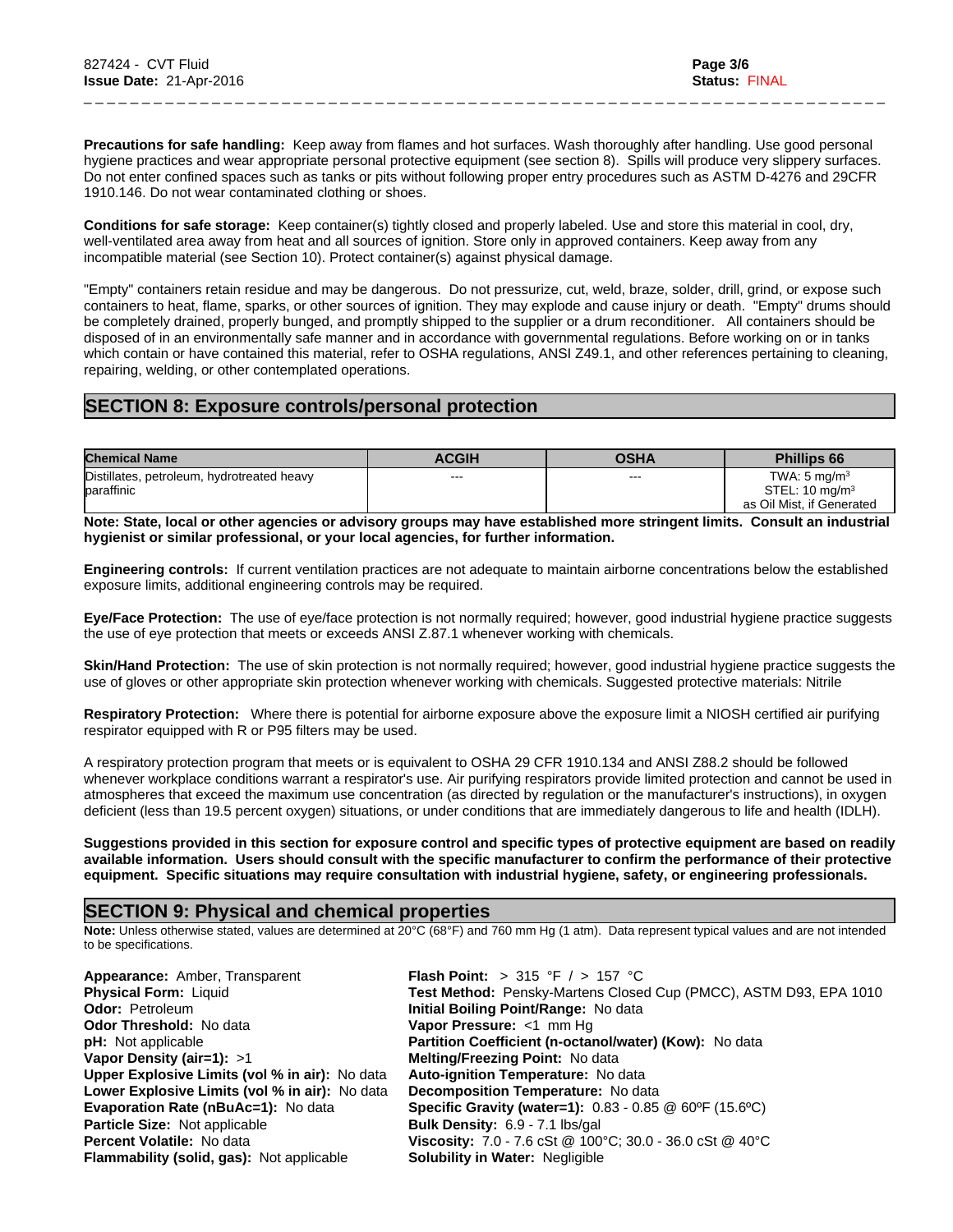## **SECTION 10: Stability and reactivity**

**Reactivity:** Not chemically reactive.

**Chemical stability:** Stable under normal ambient and anticipated conditions of use.

**Possibility of hazardous reactions:** Hazardous reactions not anticipated.

**Conditions to avoid:** Extended exposure to high temperatures can cause decomposition. Avoid all possible sources of ignition.

\_ \_ \_ \_ \_ \_ \_ \_ \_ \_ \_ \_ \_ \_ \_ \_ \_ \_ \_ \_ \_ \_ \_ \_ \_ \_ \_ \_ \_ \_ \_ \_ \_ \_ \_ \_ \_ \_ \_ \_ \_ \_ \_ \_ \_ \_ \_ \_ \_ \_ \_ \_ \_ \_ \_ \_ \_ \_ \_ \_ \_ \_ \_ \_ \_ \_ \_ \_ \_

**Incompatible materials:** Avoid contact with strong oxidizing agents and strong reducing agents.

**Hazardous decomposition products:** Not anticipated under normal conditions of use.

## **SECTION 11: Toxicological information**

## **Information on Toxicological Effects**

#### **Substance / Mixture**

| <b>Acute Toxicity</b> | <b>Hazard</b>          | <b>Additional Information</b> | LC50/LD50 Data            |
|-----------------------|------------------------|-------------------------------|---------------------------|
|                       |                        |                               |                           |
| <b>Inhalation</b>     | Unlikely to be harmful |                               | >5 mg/L (mist, estimated) |
|                       |                        |                               |                           |
| Dermal                | Unlikely to be harmful |                               | > 2 g/kg (estimated)      |
|                       |                        |                               |                           |
| Oral                  | Unlikely to be harmful |                               | $>$ 5 g/kg (estimated)    |
|                       |                        |                               |                           |

**Aspiration Hazard:** Not expected to be an aspiration hazard.

**Skin Corrosion/Irritation:** Not expected to be irritating. Repeated exposure may cause skin dryness or cracking.

**Serious Eye Damage/Irritation:** Not expected to be irritating.

**Skin Sensitization:** No information available on the mixture, however none of the components have been classified for skin sensitization (or are below the concentration threshold for classification).

**Respiratory Sensitization:** No information available.

**Specific Target Organ Toxicity (Single Exposure):** No information available on the mixture, however none of the components have been classified for target organ toxicity (or are below the concentration threshold for classification).

**Specific Target Organ Toxicity (Repeated Exposure):** No information available on the mixture, however none of the components have been classified for target organ toxicity (or are below the concentration threshold for classification).

**Carcinogenicity:** No information available on the mixture, however none of the components have been classified for carcinogenicity (or are below the concentration threshold for classification).

**Germ Cell Mutagenicity:** No information available on the mixture, however none of the components have been classified for germ cell mutagenicity (or are below the concentration threshold for classification).

**Reproductive Toxicity:** No information available on the mixture, however none of the components have been classified for reproductive toxicity (or are below the concentration threshold for classification).

## **Information on Toxicological Effects of Components**

#### **Distillates, petroleum, hydrotreated heavy paraffinic**

*Carcinogenicity:* This oil has been highly refined by a variety of processes to reduce aromatics and improve performance characteristics. It meets the IP-346 criteria of less than 3 percent PAH's and is not considered a carcinogen by the International Agency for Research on Cancer.

# **SECTION 12: Ecological information**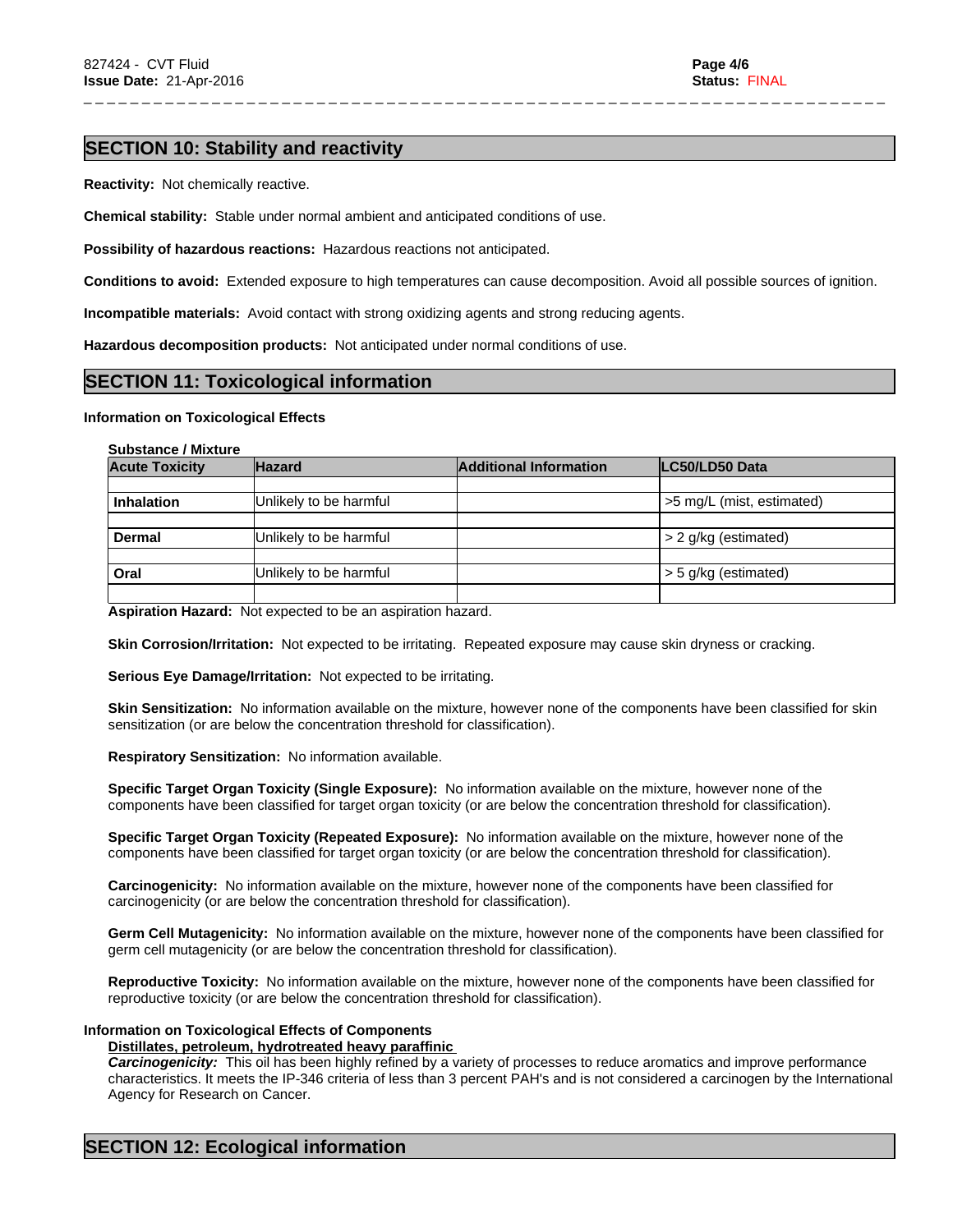## **GHS Classification: No classified hazards**

**Toxicity:** All acute aquatic toxicity studies on samples of lubricant base oils show acute toxicity values greater than 100 mg/L for invertebrates, algae and fish. These tests were carried out on water accommodated fractions and the results are consistent with the predicted aquatic toxicity of these substances based on their hydrocarbon compositions.

\_ \_ \_ \_ \_ \_ \_ \_ \_ \_ \_ \_ \_ \_ \_ \_ \_ \_ \_ \_ \_ \_ \_ \_ \_ \_ \_ \_ \_ \_ \_ \_ \_ \_ \_ \_ \_ \_ \_ \_ \_ \_ \_ \_ \_ \_ \_ \_ \_ \_ \_ \_ \_ \_ \_ \_ \_ \_ \_ \_ \_ \_ \_ \_ \_ \_ \_ \_ \_

**Persistence and Degradability:** The hydrocarbons in this material are not readily biodegradable, but since they can be degraded by microorganisms, they are regarded as inherently biodegradable.

**Bioaccumulative Potential:** Log Kow values measured for the hydrocarbon components of this material are greater than 5.3, and therefore regarded as having the potential to bioaccumulate. In practice, metabolic processes may reduce bioconcentration.

**Mobility in Soil:** Volatilization to air is not expected to be a significant fate process due to the low vapor pressure of this material. In water, base oils will float and spread over the surface at a rate dependent upon viscosity. There will be significant removal of hydrocarbons from the water by sediment adsorption. In soil and sediment, hydrocarbon components will show low mobility with adsorption to sediments being the predominant physical process. The main fate process is expected to be slow biodegradation of the hydrocarbon constituents in soil and sediment.

**Other adverse effects:** None anticipated.

## **SECTION 13: Disposal considerations**

The generator of a waste is always responsible for making proper hazardous waste determinations and needs to consider state and local requirements in addition to federal regulations. This material, if discarded as produced, would not be a federally regulated RCRA "listed" hazardous waste and is not believed to exhibit characteristics of hazardous waste. See Sections 7 and 8 for information on handling, storage and personal protection and Section 9 for physical/chemical properties. It is possible that the material as produced contains constituents which are not required to be listed in the SDS but could affect the hazardous waste determination. Additionally, use which results in chemical or physical change of this material could subject it to regulation as a hazardous waste.This material under most intended uses would become "Used Oil" due to contamination by physical or chemical impurities. Whenever possible, Recycle used oil in accordance with applicable federal and state or local regulations. Container contents should be completely used and containers should be emptied prior to discard.

# **SECTION 14: Transport information**

**U.S. Department of Transportation (DOT) UN Number:** Not regulated **UN proper shipping name:** None **Transport hazard class(es):** None **Packing Group:** None **Environmental Hazards:** This product does not meet the DOT/UN/IMDG/IMO criteria of a marine pollutant **Special precautions for user:** If shipped by land in a packaging having a capacity of 3,500 gallons or more, the provisions of 49 CFR, Part 130 apply. (Contains oil)

**Transport in bulk according to Annex II of MARPOL 73/78 and the IBC Code:** Not applicable

# **SECTION 15: Regulatory information**

## **CERCLA/SARA - Section 302 Extremely Hazardous Substances and TPQs (in pounds):**

This material does not contain any chemicals subject to the reporting requirements of SARA 302 and 40 CFR 372.

## **CERCLA/SARA - Section 311/312 (Title III Hazard Categories)**

| <b>Acute Health Hazard:</b>   | N٥ |
|-------------------------------|----|
| <b>Chronic Health Hazard:</b> | N٥ |
| Fire Hazard:                  | N٥ |
| <b>Pressure Hazard:</b>       | N٥ |
| <b>Reactive Hazard:</b>       | N٥ |

#### **CERCLA/SARA - Section 313 and 40 CFR 372:**

This material does not contain any chemicals subject to the reporting requirements of SARA 313 and 40 CFR 372.